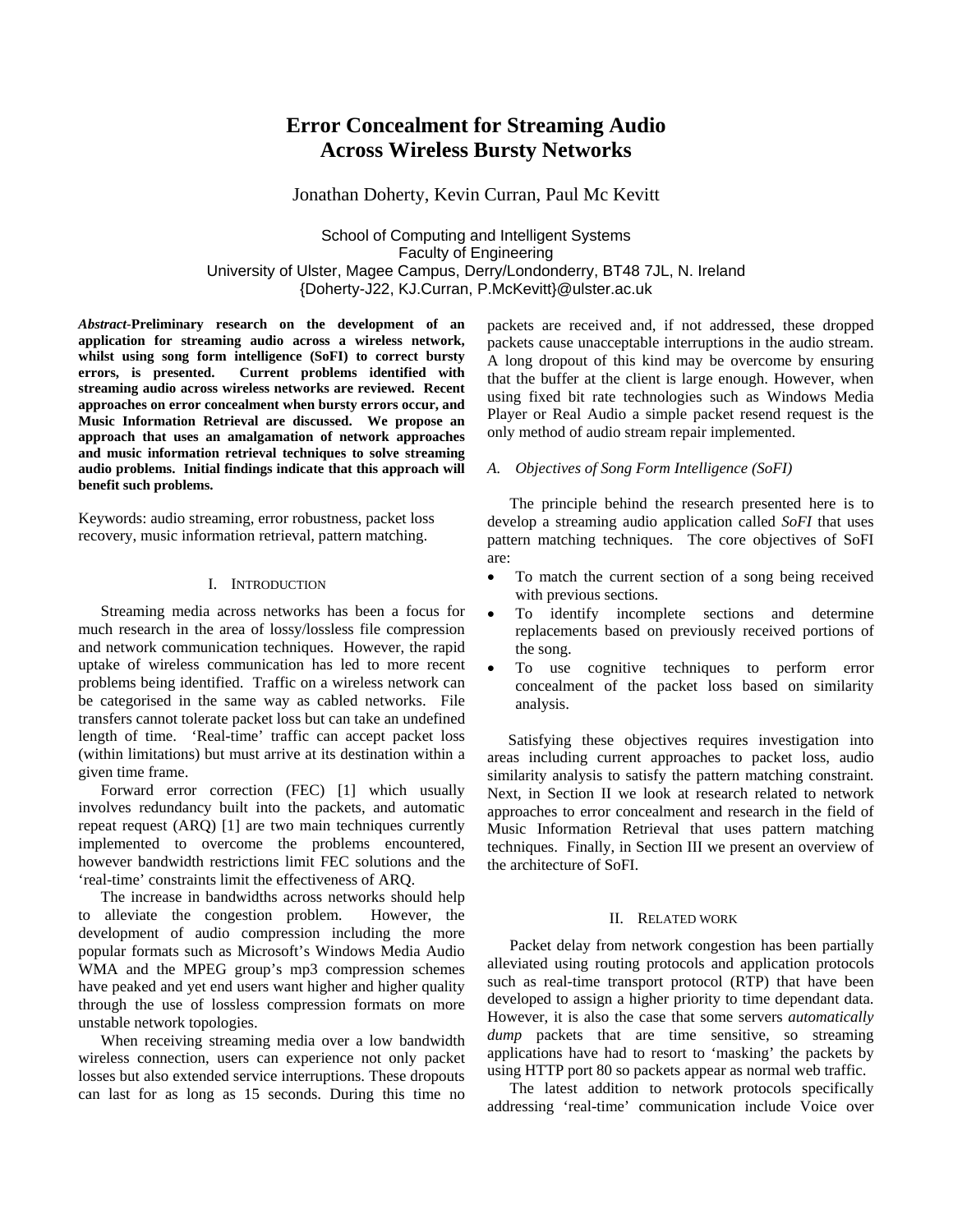Internet Protocol (VoIP), a technology that allows telephone calls using a broadband Internet connection across a packet switched network instead of a regular (or analog) phone line.

## *A. Network Approaches to Error Concealment*

Solutions to the inherited problems within streaming audio have included research into a number of varying techniques. The probability of packet loss across bursty networks has been modelled where time delay is used to control the flow of packets and measure the difference between the current time and the time the packet arrives [2]. This technique can be used to predict network behaviour and adjust audio compression based on current network behaviour, higher compression results in poorer quality audio but reduces network congestion through smaller packets. A variation of this theme has been used to create new protocols that allow scalable media streaming [3].

Randomising packet order to alleviate the large gaps associated with bursty losses was implemented, where the problem was reduced by re-ordering the packets before they are sent and reassembling the correct order at the receiver [4]. This reduced the bursty loss effect since packets lost were from different time segments. Although nothing is done to replace the missing packets, overall audio quality had improved through smaller gaps in the audio – albeit more frequent.

A number of techniques that use some form of redundancy where repetition is used to replace lost audio segments have been developed. Sending packets containing the same audio segments but with a lower bit-rate alongside the high bit-rate encoding increases the likelihood of packet arrival but at the loss of audio quality, as well as increasing the overall network bandwidth usage [1]**.** Another approach to using redundancy in the form of unequal error protection (UEP) was developed, where improvement is achieved with an acceptable amount of redundancy using advanced audio encoding (AAC) [5]. Segmentation of the audio into different classes such as drumbeats and onset segments allows priority to be applied to more important audio segments with ARQ applied to high priority segments and reconstruction technique for the replacement of low priority segments based on the AAC received in previous segments.

One of the most recent methods of interpolation of low bit-rate coded voice is used where observation of high correlation of linear predictors within adjacent frames allowed descriptions to be inserted using linear spectral pairs (LSP), and then reconstruct lost LSPs using linear interpolation [6].

## *B. Music Information Retrieval*

One of the core aspects of this research is to use pattern matching to identify similar segments within an audio file. Research into the field of music information retrieval (MIR) has gathered momentum over the past decade. With the

increase of audio file sharing across heterogeneous networks, a need has arisen for more accurate search/retrieval of files. Research into the analysis of audio has led to the development of systems that can browse audio files in much the same way as search engines can browse web pages retrieving relevant data based on specific qualities [7] [8] [9].



Fig. 1. Embedding an audio stream into a two dimensional similarity matrix [14]

Recent work in pattern matching within polyphonic music has shown that similarity within different sections of a piece of music can aid in both pattern matching for searching large datasets and pattern matching within a single audio file [14] [15] [17]. Results from analysis of an audio stream are stored in a similarity matrix used in [14] which can be seen in Fig 1. Using short time Fourier transform (a variation of discrete Fourier transform which allows for the influence of time as a factor) to determine the spectral properties of the segmented audio. A chroma based spectrum analysis technique was used to identify the chorus or refrain of a song by identifying repeated sections of the audio waveform with the results also being stored in a similarity matrix [16].

#### *C. Audio Complexity*

Two inherent problems associated with MIR are the complexity of audio and the complexity of the query [10]. Music is a combination of pitch, tempo, timbre, and rhythm, making analysis more difficult than text. Structuring a query for music is made difficult owing to the varying representations and interpretations including natural transitions in music. Monophonic style queries usually perform better where simple note matching can be used whereas polyphonic audio files and queries simply compound the problem. Adding to the complexity of music structure and query structure is the method of analysis of audio.

The format of an audio file limits its type of use, different file formats exist to allow for better reproduction, compression and analysis. Hence it is also true that different digital audio formats lend to different methods of analysis.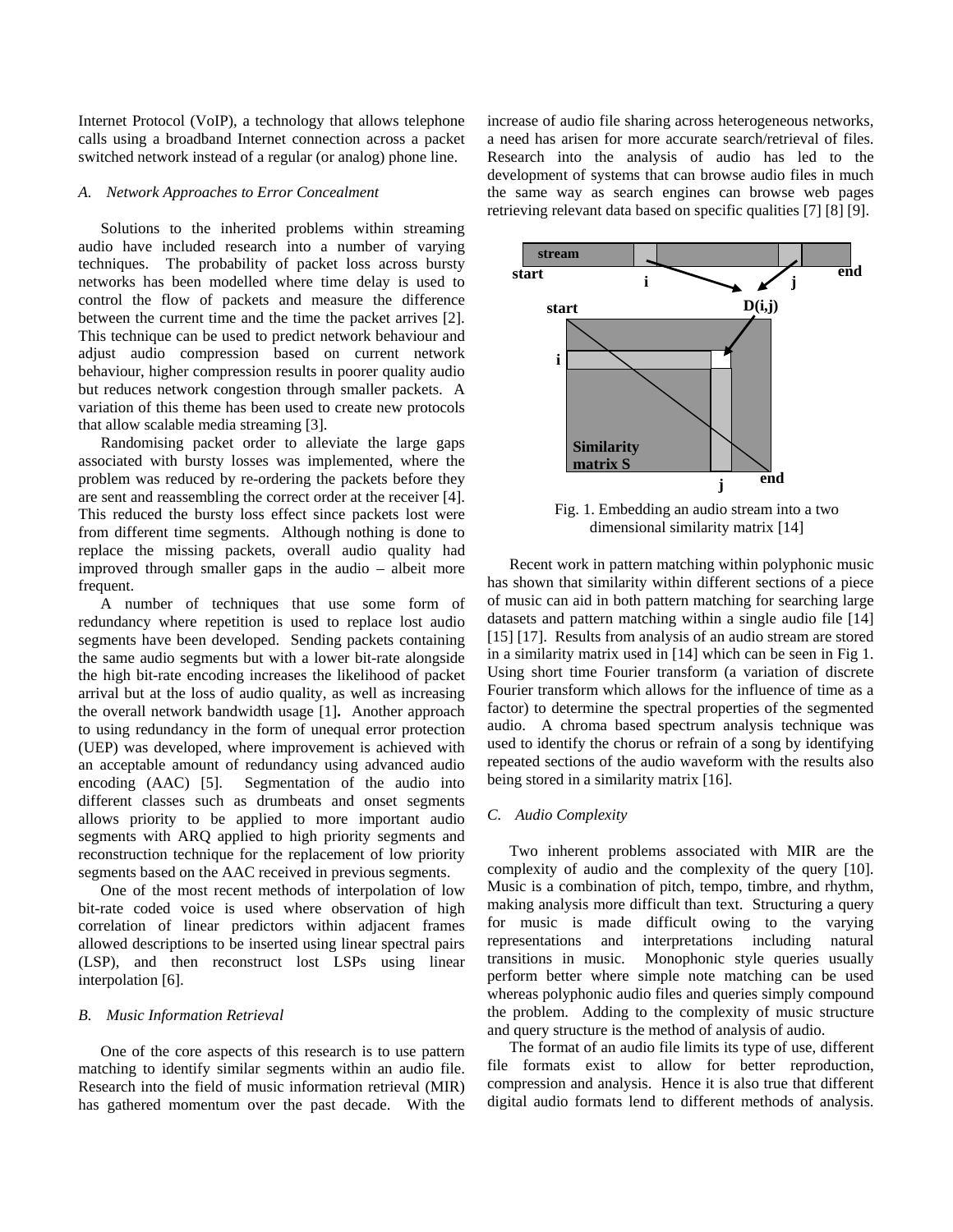Musical Instrument Digital Interface (MIDI) files were created to distribute music playable on synthesisers of both the hardware and software variety among artists and equipment and because of its notational style allows analysis of pitch, duration and intensity [11]. An excellent tool for analysis of MIDI files is the MIDI Toolbox [12] which is based on symbolic musical data but signal processing methods are applied to cover such aspects of musical behaviour as geometric representations and short-term memory. Besides simple manipulation and filtering functions, the toolbox contains cognitively inspired analytic techniques that are suitable for context dependent musical analysis, a prerequisite for many music information retrieval applications.

However, reproduction of a MIDI file can vary greatly on different machines simply from differences between the composers and listeners equipment and it is because of this it is not used for general audio playback. Pulse code modulation (PCM) is a common method of storing and transmitting uncompressed digital audio. Since it is a generic format, it can be read by most audio applications similar to the way a plain text file can be read by word-processing applications. Pulse code modulation (PCM) is used by Audio CDs and digital audio tapes (DATs). Support for WAV files was built into Windows 95 making it the de facto standard for sound on PCs. This format for storing sound in files in PCs was developed jointly by Microsoft and IBM.

One of the most common formats for audio compression is mp3, defined by the Moving Picture Experts Group (MPEG). The mp3 format uses perceptual audio coding and psychoacoustic compression to remove all the audio the ear cannot hear. It also adds a modified discrete cosine transform (MDCT) that implements a filter bank, increasing the frequency resolution 18 times higher than that of layer 2. The result in real terms is mp3 coding shrinks the original audio signal from a CD (PCM format) by a factor of 12 without sacrificing sound quality, i.e. from a bit rate of 1411.2kbps of stereo music to 112-128kbps. Because MP3 files are small, they can easily be transferred across the Internet. MPEG 7 [13] is a standardised description of various types of multimedia information. Where MPEG 4 defines the layout and structure of a file and codecs, MPEG 7 is a more abstract model that uses a language to define description schemes and descriptors – the Description Definition Language (DDL). Using a hierarchy of classification allows different granularity in the descriptions. All the descriptions encoded using MPEG 7 provides efficient searching and filtering of files.

### III. SONG FORM INTELLIGENCE

Methods for error correction when packet loss occurs as discussed in Section II. A. mainly try to minimise/prevent errors in the audio stream by masking missing or late packets

with extra audio encoding or some method of interpolation to 'smooth' over the missing packets. Now we propose the use of pattern matching techniques within streaming audio to replace the lost segments.

The song header depicted in Fig. 2 describes a piece of music following a typical western tonal format (WTF), with a song form of intro (*I*), verse (*V*), chorus (*C*), verse (*V*), and chorus (*C*). It states that there is an introduction section of 10 seconds duration followed by a verse of 28 seconds, then a chorus of 32 seconds, then a verse of 28 seconds and finally repeats the chorus of 32 seconds.

|  | $I \mid 0.10 \mid V \mid 0.28 \mid C \mid 0.32 \mid V \mid 0.28 \mid C \mid 0.32$ |  |  |  |  |  |  |  |  |  |
|--|-----------------------------------------------------------------------------------|--|--|--|--|--|--|--|--|--|
|--|-----------------------------------------------------------------------------------|--|--|--|--|--|--|--|--|--|

## Fig. 2. Song form structure

This research proposes a novel syntax audio error concealment buffering technology, made possible by the song form structure with the possibility of developing this in the field of music semantics for replacing unidentified portions of the song structure. Modelling of music has given rise to a number of different research angles such as modelling the human mind's conscious perception of rhythm and its syntax and semantics [17] [18] [19].

One of the problems associated with streaming audio is the time factor. The time between when a packet is received, placed into the buffer in the correct order and then used for playback can be anything between 10 seconds to as little as microseconds, depending on delays from bandwidth and congestion. It is at this point that ARQ techniques fail as there is simply no time left for a new packet to arrive. However if the segment already exists in previous sections already received replacements can be used.

Analysis of an audio file using the MPEG 7 description scheme will allow frames to be tagged with the data stored in the header file of each packet prior to broadcasting. These descriptors will be based on the similarity between different sections of the song. As can be seen in Fig. 2 an almost exact match can be obtained where the chorus is repeated. Identification of lost segments in the second chorus can simply be replaced with segments already received in the first chorus. By identifying the beginning of the missing segment, and then the end of the missing segment, a replacement can be found by matching the preceding and following segments with the same-length section in the previous chorus. To ensure smooth replacement for exact matches, the audio packets will need to be of the same duration, have the same start time, and the same end time for each segment. This should ensure error concealment occurrences within chorus sections will be inaudible to the listener. The overall SoFI system architecture can be seen in Fig. 3 showing analysis of the audio performed on the server with the packet replacement process being performed on the client.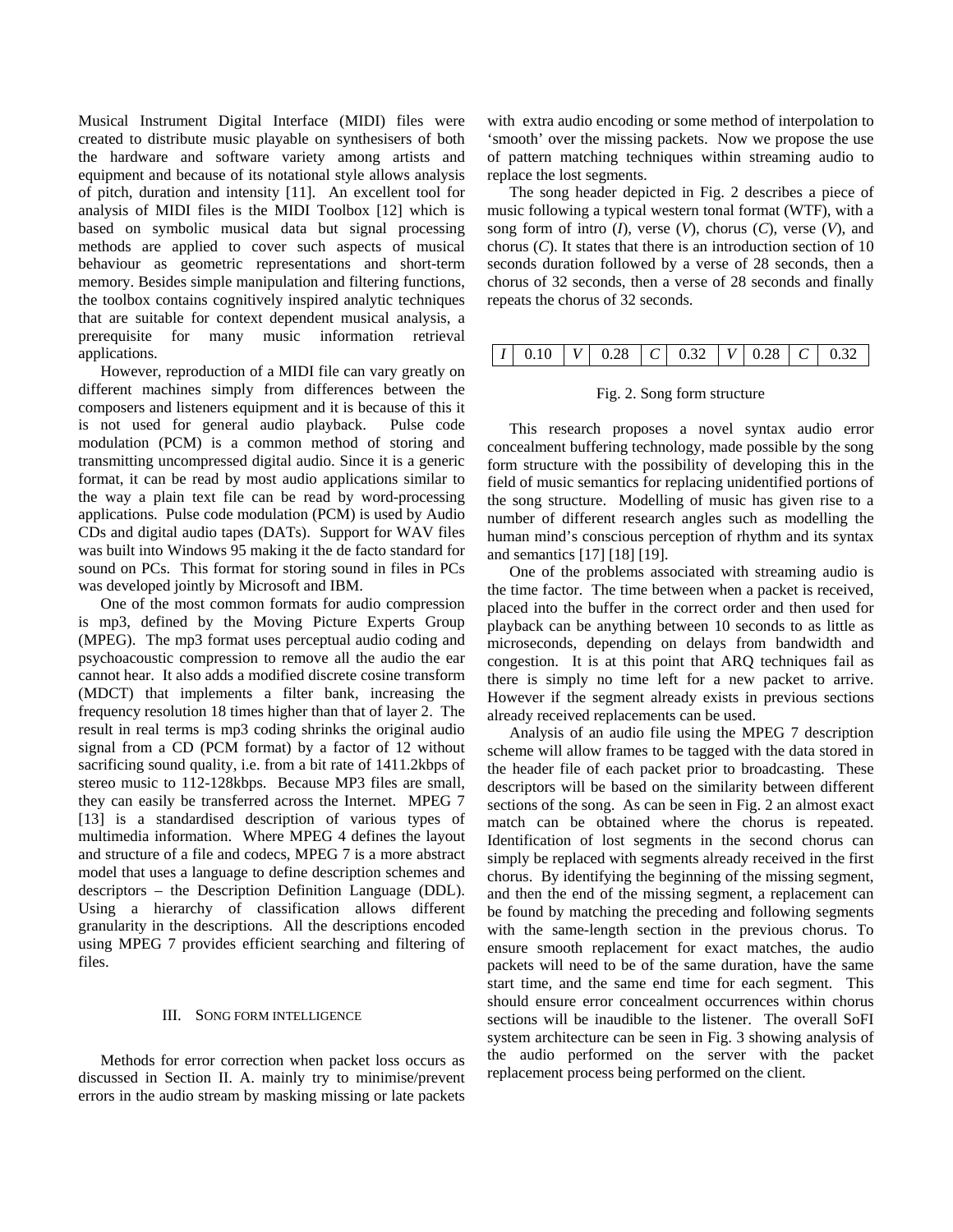

Fig. 3. System architecture

Not all songs have exactly repeating choruses, the underlying music and keys may be the same, but subtle differences in its pitch or even lyrics can have dramatic effects on matching segments. What appears to be the same to the human ear is very different when analysed by wavelength. With the use of 'best effort' matching, bursty losses can still be corrected with minimal perception to the listener.

Sections of the audio that contain lyrics that are different from any other section can still be repaired when bursty losses do occur. Pauses between words, phrases and sentences where only the music can be heard allow for repair in that repetition is inherent in WTF songs. Background instruments can follow the same repeated pattern throughout the entirety of the song. The following guitar chords are an extract of the chorus from R.E.M.s' "Everybody Hurts": *E minor / E minor / A / A / E minor / E minor / A / A / E minor / E minor / A / A*. Similarly the intro and verses contain a similar pattern: *D /G / D / G / D / G / D*. Pattern matching will require identification and grouping of these sections prior to streaming.

For 'best effort' matching of sections of the song with lyrics or unique sections of audio will be done using probability based on the already attached tags defining each of the sections and as near a possible match from previously received sections will be used to fill the missing segments. This will however reduce the overall quality of the audio signal, but based on the assumption that the typical length of bursty losses is no more than 1-2 seconds, it is acceptable for some degradation to occur. Studies of acceptable levels of audio quality have shown that listeners prefer to have some form of replacement rather than silence, by maintaining a rhythmic pattern using a percussive sound synthesiser to

replace missing segments allows some continuity for the listener when dropouts do occur [20].

The minor increase in bandwidth from the inclusion of the MPEG 7 tags in the header sections of the packets can be justified based on the complexity of the analysis required. Calculations for real-time pattern matching will require a vast increase in processing demands on the system; to perform these at the same time as performing packet loss identification and matching lost sections, within the timescale of the buffer is not feasible.

## IV. CONCLUSION

In many ways the ideas presented in this paper are related to the field of FEC. However our point of departure and underlying methodology are different. Preliminary research indicates that by using similarity analysis and MPEG 7 we can identify and tag similar sections within an audio file and include the data in the audio stream when broadcast from the server. Pattern matching on the client side when receiving the audio allows error concealment through interpolation thereby placing the onus of error concealment on the client. Future research will address evaluation issues including packet replacement accuracy based on a comparative analysis of the initial song and the actual file received using both computer and human audible perception.

#### **REFERENCES**

- [1] C. Perkins, O. Hodson, V. Hardman, "A survey of packet-loss recovery techniques for streaming audio," in IEEE Network Magazine, Sept/Oct. 1998.
- [2] K.K. Lee, S.T. Chanson, "Packet loss probability for bursty wireless real-time traffic through delay model," in IEEE Transactions on Vehicular Technology, vol. 53, issue: 3, May 2004, pp. 929 – 938.
- [3] A. Mahanti, D.L. Eager, M.K. Vernon, D.J. Sundaram-Stukel, "Scalable on-demand media streaming with packet loss recovery," in IEEE/ACM Transactions on Networking, vol. 11, issue: 2, April 2003, pp. 195 – 209.
- [4] S. Varadarajan, H.Q. Ngo, J. Srivastava, "Error spreading: a perception-driven approach to handling error in continuous media streaming," in IEEE/ACM Transactions on Networking, vol. 10, issue 1, Feb. 2002, pp.139 – 152.
- [5] Y. Wang, A. Ahmaniemi, D. Isherwood, W. Huang, "Content-based UEP: A new scheme for packet loss recovery in music streaming," in Proc. of Eleventh ACM International Conference on Multimedia, Berkeley, CA, USA. 2003. pp. 412 – 421.
- [6] B. Wah, D. Lin, "LSP-based multiple-description coding for real-time low bit-rate voice over IP," in IEEE Transactions on Multimedia, vol. 7, issue 1, Feb. 2005.
- [7] M. Leman et al., "Tendencies, perspectives, and opportunities of musical audio-mining," in Proc. of